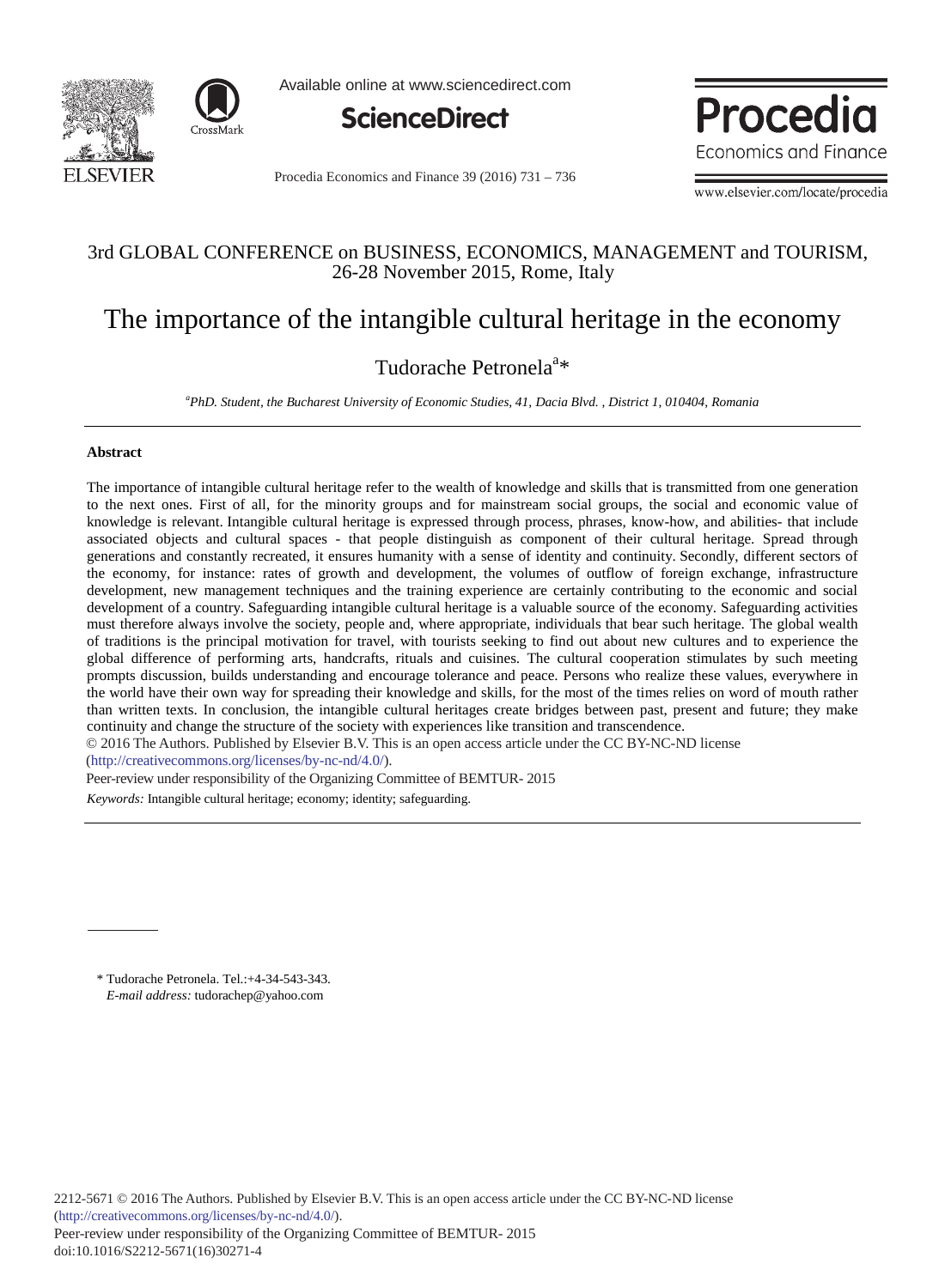#### **1. Introduction**

In Europe, tourism is take in account as one of the sectors with the best growth prospects, that has positive effects on the number of new working places. The influx of tourists and visitors in different regions is, also, determined by the attractiveness, value, quantity and quality of tourist attractions in these areas, and the level of knowledge and presentation. Tourism is a vital source of income and employment, it is fundamental for many parts of Europe and for some of them even indispensable, since it is an important factor to improve competitiveness. European Union gives rightful importance to tourism, which contributes substantially to its economic and social objectives. European tourism faces many challenges: global economic crisis, increasing competition with other destinations, the consequences of climate changes or its seasonal nature. On the one hand, the industry must adapt to social developments that will influence demand in the tourism sector, on the other hand, it has to face the constraints of the current structure of the sector, its specific characteristics, as well as its economic and social context according to Nicula, Spanu and Neagu (2013).

Authors Tri Anggraini, Sadasivam, Alpana (2015) consider that the heritage offers identity to a country, and also culture sustain development. In this domain if you have possibilities to bring back to live the potential of the regions that can give unique products in the tourist market and complementary activities, that have the role to increase employment, with positive externalities on quality of life. Heritage is one of the important components which has the role to create character, identity and image of city. Secondly, it is a mirror which show the social and intellectual circumstances of our time. Heritage concerns our past history, present and future. Furthermore, heritage is also seen as a reflection of pattern and behavior of dominant local communities within the entire society. Technology, demographic and economic changes have influence on the cultural heritage, therefore culture and heritage are not stable and they can transform and change dynamically.

Cultural values are define by Mateja, Davis and Pipan (2015) some kind of a territorial capital or developmental source, which is to be experienced and enjoyed not only by tourists, but also by local inhabitants, and which can cause positive economic, social and environmental effects. Even though heritage and its preservation have long been regarded as opposition to economic development, they are seen as effective partners in the development of a country. The economic value can be determined by measuring the gross added value, the multiplier effects on the economy, tourist visits and their consumption, whereas the social value can be determined by measuring social cohesion, community empowerment, skill and development learning. Authors have added environmental potential to the list because they discovered that sustainable heritage management is related to sustaining the complexity and stability of ecosystems – for instance, types of traditional farming activities can be linked to the prevention of soil erosion.

Another opinion about the culture of a country is offered by Balan and Vasile (2015) strongly has influence at the history of economic development. The contribution of the culture is seen with through products, expressions and insights that has the role to improve the social and economic situation of a community. Culture imply different things like as: habits, customs, folklore, the sentiment of belonging to a nation with certain features, and education. Vasile et al. (2015) consider that are many facilities, assure by mass-media, traditional touristic products are attractive for a diminishe group of consumers, especially for conservative persons. Furthermore, in their free time the residents are interested in a cultural consumption, which help them to obtain more information about the local heritage Kolesnikova, Salyahov and Fakhrutdinov (2015) think that the category immaterial heritage imply different parts as immaterial wealth and immaterial property. The immaterial national wealth is describe as knowledge, level of culture, traditions, national morale and etc. In the context of the new economy, the economic crisis and the fight between nations to achieve competitive advance in the regional development policy can be considered as a defense tool against the possible threats made by globalization. Therefore, the competitiveness of countries in attracting foreign investors is more often determined by their specific and unique intangible resources. Consequently investments in research, development and innovation are viewed as the most important sources of performance and a key in developing knowledge based capital and intellectual capital.

Author Rusu-Tanasa (2015) debate aboute the intellectual capital of a nation (or a region of nations) requires the articulation of a system of variables that helps to uncover and manage the invisible wealth of a country. Knowledge is considered a basic resource for value creation both at the corporate and regional level therefore the European Union's countries and regions try to promote/use regional and national innovation strategies in order to achieve the Lisbon aim to make the European economy the most competitive knowledge-based economy in the world.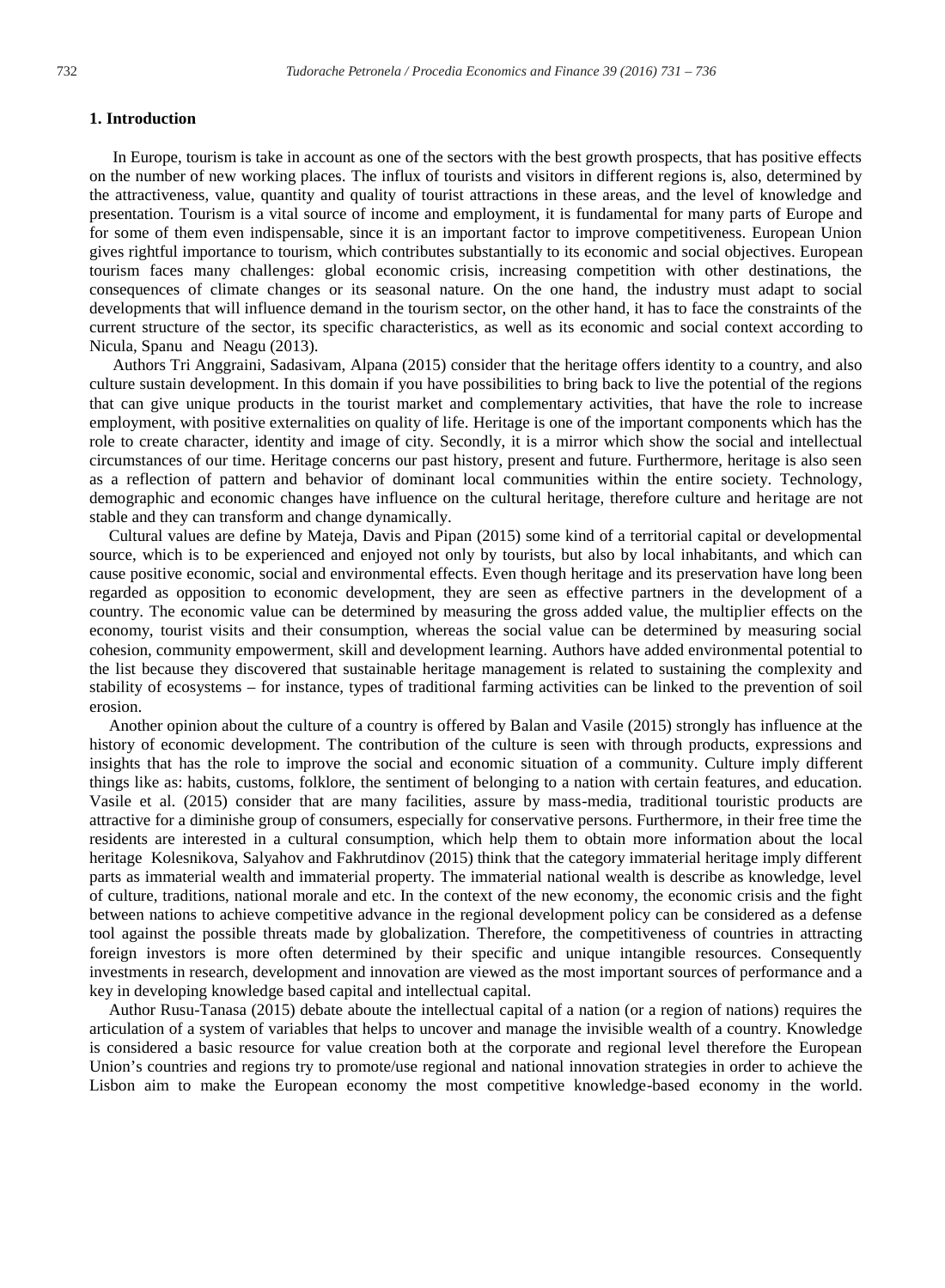UNESCO website states that communities have an important aim in the production, safeguarding, maintenance of the intangible cultural heritage, thus help to create cultural diversity and human creativity.

#### **2. Analyze of the annual gross income in a few countries of Union European**

According Euromonitor website, in 2013, many of the Spanish local authorities acted proactively in terms of engaging with travel and tourism companies to promote domestic travel and tourism in their respective regions. This resulted in the successful development of themed tourism such as promoting green tourism, placing additional emphasis on cultural heritage and cultural festivals. Increasing numbers of local and regional travel and tourism promotional offices in Spain are investing in social media. This is becoming increasingly important for domestic tourism, especially since the preferred target group of young and prosperous people regularly use social media and the internet.

Greece has always been a favourite tourism choice for international travellers. Its impressive cultural heritage and staggering coastlines are recognised the world over making travel and tourism industry a strong performer in the country.

Also on the website on the Euromonitor, I find that statistics about the countries that I analyze. Slovenia's per capita annual gross income stood at  $\text{€}15,492$  (US\$20,554) in 2014, the highest level in Eastern Europe and more than double the region's average. However, the indicator registered a decrease of 9.1% in real terms (or an average real drop of 1.9% per year) between 2009 and 2014, the second steepest fall in Eastern Europe after Croatia during the review period. Per capita annual gross income posted real drops every year except 2014 (the year that GDP posted annual real growth of 3.0%, the highest level reported during the review period) when it registered an increase of 1.3% year-on-year in real terms against 2013.

Spain's per capita annual gross income contracted by 12.3% in real terms between 2009 and 2014 to reach €20,562 (US\$27,280) by the end of that period. This was the second largest decline amongst EU countries (after Greece), highlighting the severe impact of the 2008-2009 global financial crisis on the Spanish economy, which caused the bursting of the real estate bubble that had fuelled the country's economic expansion during most of the 2000s.

Greece's per capita annual gross income plunged sharply by 29.7% in real terms between 2009 and 2014 (equivalent to an average annual drop of 6.8% in real terms over that period) to reach €14,630 (US\$19,410) in 2014, reflecting a significant fall in living standards. The contraction of Greece's per capita annual gross income was significantly higher than the eurozone's average decline of 2.4% during the same period. Owing to high debt levels; severe budget constraints; and soaring unemployment, the Greek economy suffered from six consecutive years of recession during the 2008-2013 period before it posted marginal growth of 0.8% in real terms in 2014.

Portugal's per capita annual gross income contracted by 7.8% in real terms between 2009 and 2014 to reach €15,396 (US\$20,427) in 2014. This compares to a 1.1% decline in real terms recorded by the broader EU over the same period. The sharper contraction of Portugal's per capita annual gross income is the result of the country's economic recession caused by the impact of the 2008-2009 global financial crisis and eurozone sovereign debt crisis.

Austria's per capita annual gross income grew at an average annual rate of 0.2% in real terms between 2009 and 2014 (equivalent to a total rise of 0.9% over that period) to reach €32,168 (US\$42,679) in 2014. Although the growth was modest, Austria still outperformed most countries in the European Union (EU), as the economic bloc as a whole posted a real period contraction of 1.1% in per capita annual gross income during the 2009-2014 period.

#### **3. Research**

Firstly, to see the importance of the intangible cultural heritage in tourism, I had to consider two important factors, namely: money spent by tourists on tourism segment art, culture and heritage, and money spend by tourists on total attractions of tourism. After that, I analyze this factors on a period of six years: 2009-2014. The five countries that I analyze have the same currency euro. The value data are obtained from Euromonitor website and it is expressed in millions of euro.

I divided the money spent in this sector at total money spend in all attractions of tourism, so we have seen the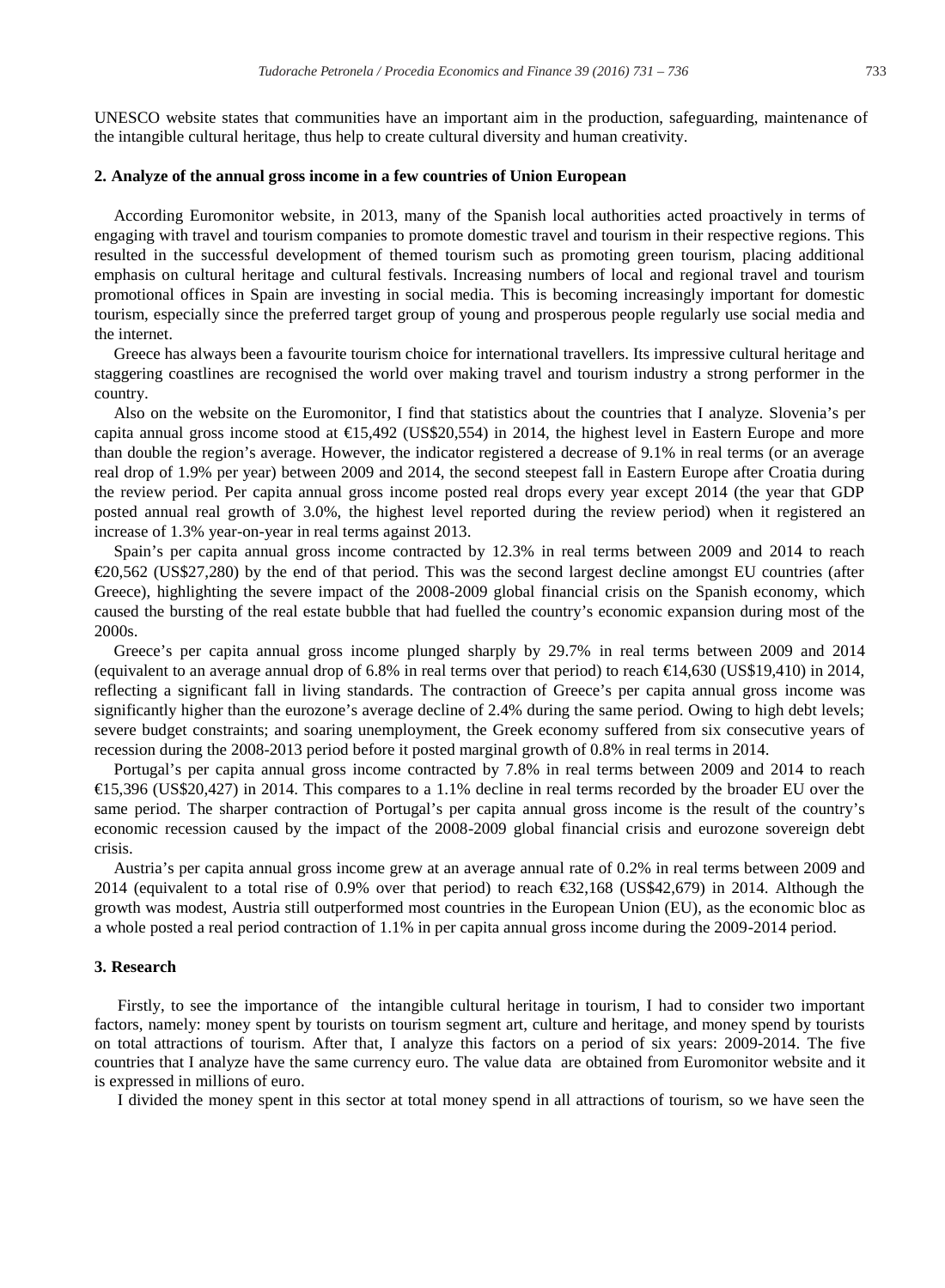percentage held by art, culture and heritage in five EU countries: Greece, Spain, Austria, Portugal, Slovenia. Secondly I analyzed, forecast for art, culture and heritage for years: 2014-2019, on all five countries. I make the same rationalment when I calculate the percentage.

The purpose of this research was to show the importance of the intangible culturale heritage in the economy of a country.

Objective of this study: Identifying the contribution of the intagible cultural heritage in a economy. Data to achieve this information, I have obtained after the website: www. euromonitor.com.



Fig. 1. Percentage of the Art, Culture and Heritage in total attractions , years 2009-2014 Source: realize by author

 This chart (Fig.1) shows that the country with the most money spent on art, culture and heritage is Austria and the country which has the lowest percentage at attractions: art, culture and heritage is Slovenia. We can also see that in Austria, is maintaing the percentage over the years: 2009-2014, which means that there is a great demand for art, culture and heritage and they also performed and increased their revenue from these attractions. Austria has a fairly large percentage segment art, culture and heritage.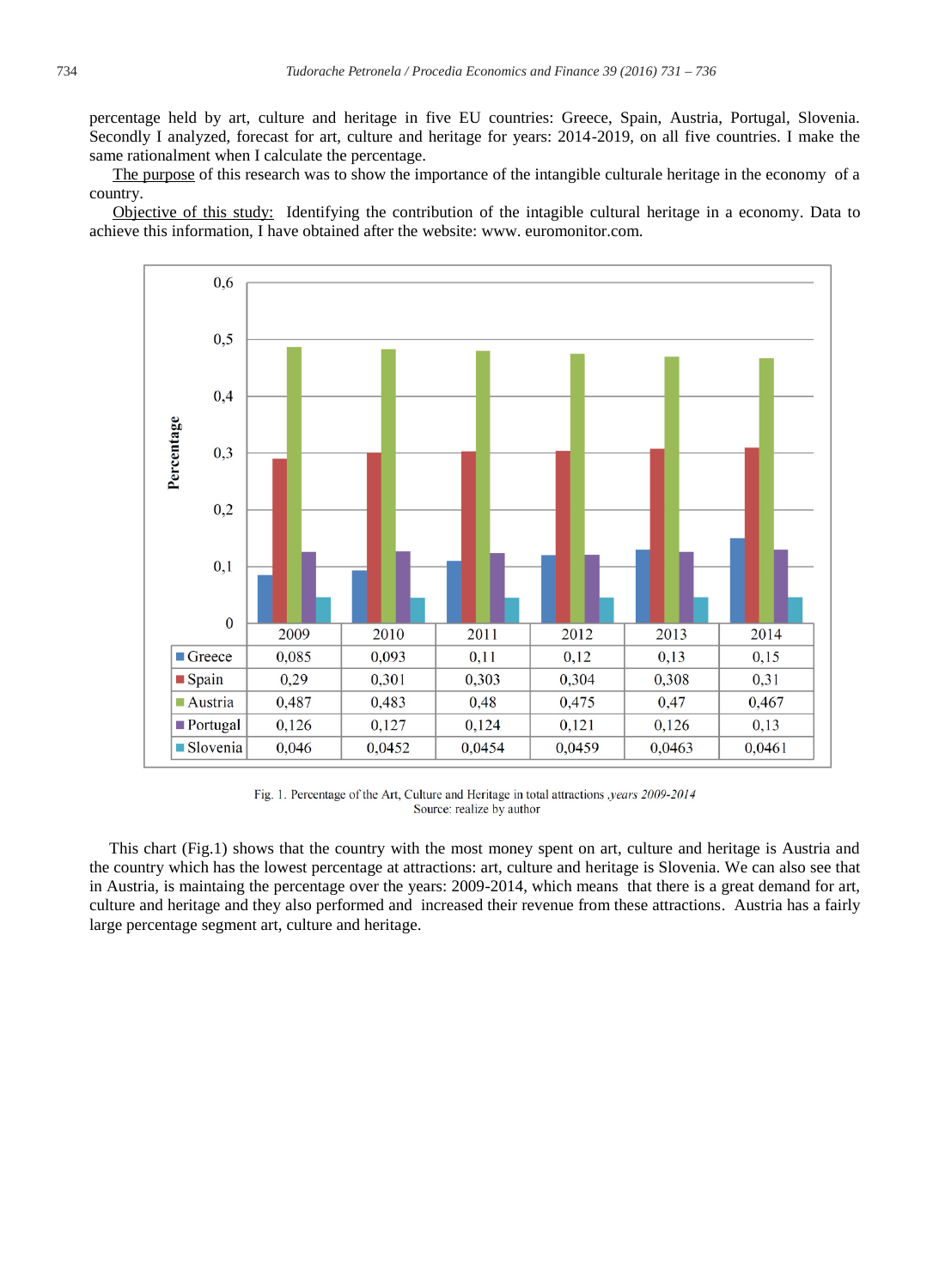

Fig.2. Forecast for percentage of the Art, Culture and Heritage in total attractions, years 2014-2019 Source: realize by author

 Forecast for percentage of the Art, Culture and Heritage in total attractions ( Fig.2) realized by Euromonitor show that Austria will have a drop slightly at segment art, culture and heritage for the years 2014-2019. Also, we can see from the percentages calculated, Spain has a slight increase in segment art, culture and heritage for the same period. On the other side Slovenia will maintain about the same position in the market for that period. The percentage calculated using data provided by Euromonitor website, help me to show the influence of art, culture and heritage on revenue of European Union countries.

#### **4. Conclusion**

Firstly, the analysis conducted by Euromonitor shows that Austria still outperformed most countries in the European Union. Also, the graphs refer to the same things as those written by Euromonitor. Considering the indicators made, segment art, culture and heritage has a great influence on quite a country's GDP. According to those realize above, safeguarding activities always involve the society, people, to sustain different attraction and to keep the identity of a country with traditions, customs.

Secondly, heritage is an important component of national identification and representation as a repertoire of meanings and values, as well as an embodiment of symbols in a given society. The intangible elements of heritage (Symbols, meanings and images) are of greater significance in facilitating emotional and sentimental attachment to a nation within domestic heritage tourism contexts. On the other hand, the local communities benefit from tourism directly by buying services and commercial articles through hotels, transportation, traditional craft goods (souvenirs) and indirectly by receiving improvements in infrastructure, urban rehabilitation and conservation of some proper historic sites.

The view of the many developing countries, include a growing tourism industry as a potential solution to issues such as low employment rates or the need for foreign currencies and generating higher government revenues. This